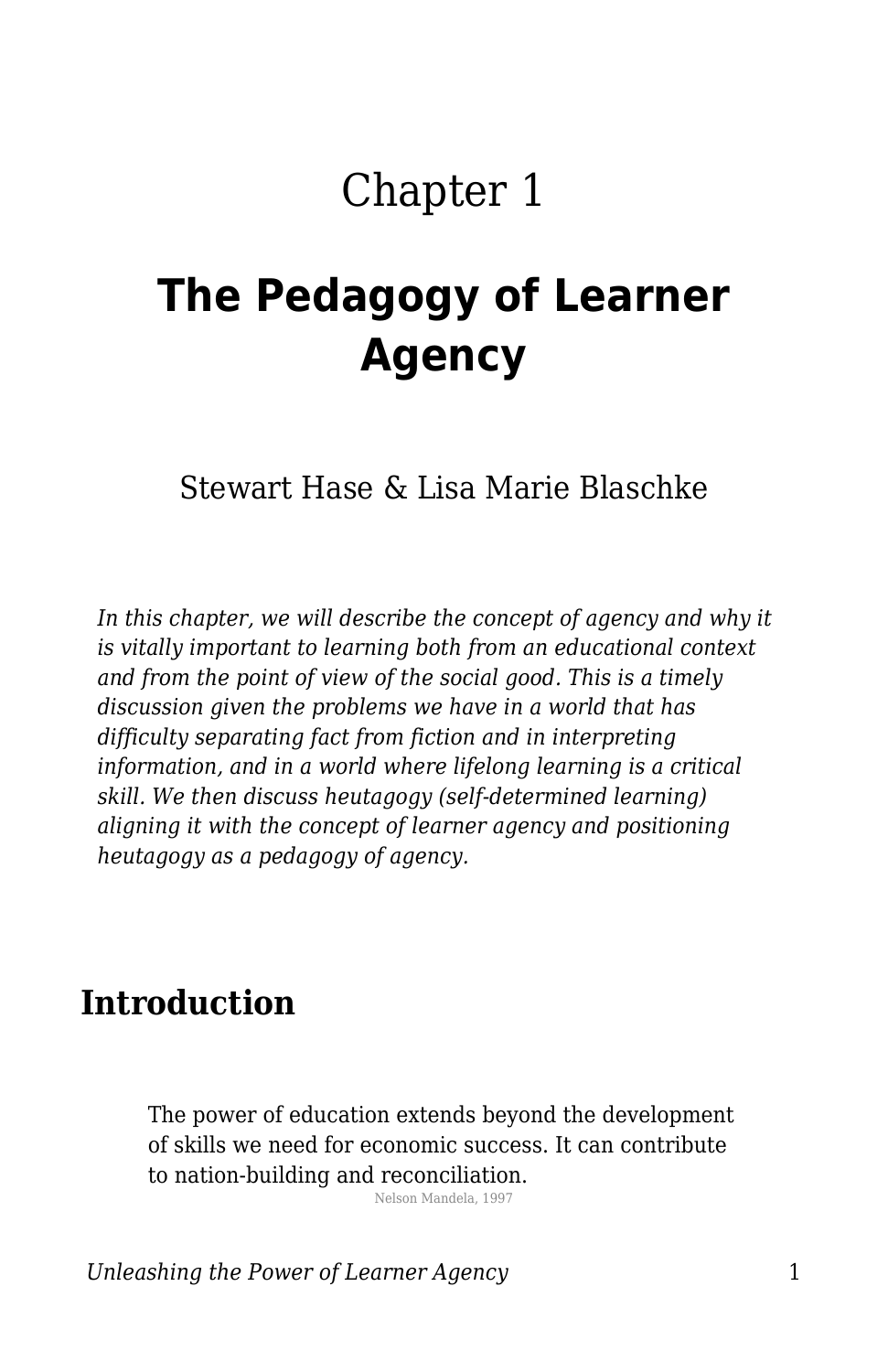This book consists of descriptions of how educators from across the world have sought to increase learner agency in their practice in formal and informal settings. Most of them describe how they have empowered their learners by applying the principles of heutagogy or self-determined learning, which is directly underpinned by the notion of human agency and, more specifically, learner agency. In Chapter 2 of this book we will look at the principles and practice of heutagogy, the theories on which it is built, and the considerable literature that has arisen since the first paper described it in 2000 (Hase & Kenyon, 2000).

Our focus in this book is, clearly, on educational practice. So, we thought that it might be important to discuss, in this chapter, what we see as the much broader significance of enhancing learner agency to society in general or as Dewey (1927) described as the 'Great Community'. We look at how our choice, as educators, in our practice and how wider educatonal policy can make a difference not only to the lives of people but also the greater good in preparing citizens for the challenges of the 21st century.

### **Oppression and emancipation in education**

In the *Pedagogy of the Oppressed*, Paulo Freire (1970) describes how education can be used as a means to oppress the individual voice in society. In its simplest sense, this oppression starts with the system and the teacher – by virtue of the curriculum having power over the dispensation of knowledge, what is to be allowed to be taught, and what pearls might be thrown before the masses. At a time when there were few libraries (at least that the public could access) and no Internet, the control over content was strictly in the hands of the teacher. A pedagogy of oppression has also required that the student is told what and how to think with respect to values, attitudes, and beliefs, the very heart of what determines the uniqueness of the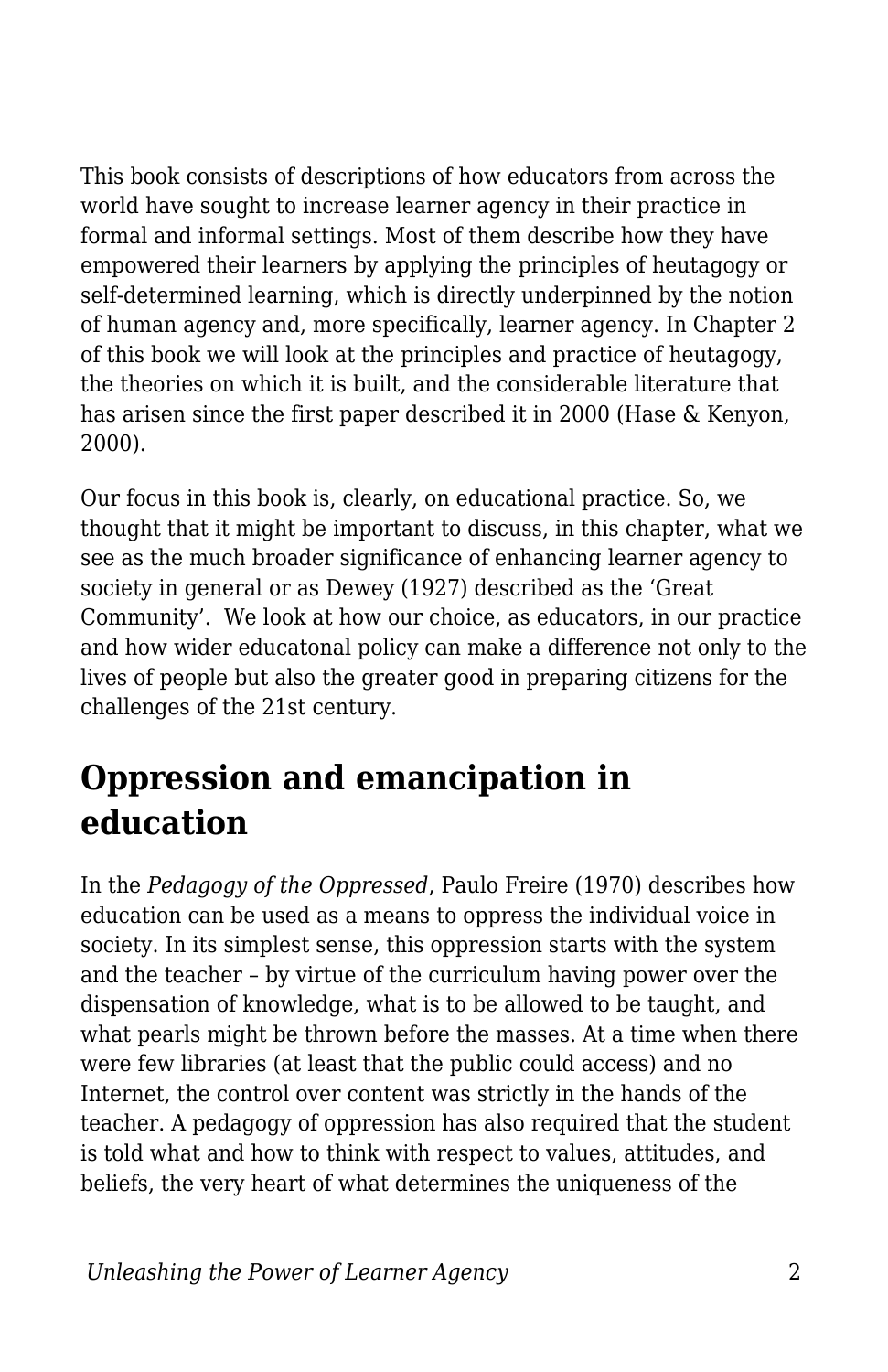#### individual.

Freire (1970) also points out that when the student is a passive recipient of education with no say in process or content, then agency is removed. This is central to the notion of oppression. At the very least, education can be a conservative enterprise that is more concerned with channelling the status quo than a creative, liberal enterprise likely to foster change. With the advent of mass education, education was purposed to feed factories with skilled labour during the industrial revolution, and this idea of education has not changed much since that time. At its worst, education can be used to foster totalitarian regimes, entrench a lifetime of dogma from which a person might never escape, and threaten the notion of a civil society by entrenching notions such as apartheid, racism, and human rights. It is no wonder that there is considerable political will in controlling education in every country in the world. A thinking, discerning population is a dangerous thing to those who would seek to oppress the masses.

Education can also be emancipatory. Education can free people and enable them to make sense of their world in their own terms rather than as directed by others. It can be used to foster agency in which the individual is able to construct his or her own meaning through experience as Freire (1970), Vygotsky (1978), Piaget (1971), and Dewey (1938) imagined. There is vast literature that supports the notion that education can be a powerful force for change (e.g., Schuller et al, 2004; Welch et al, 2017) and can make a difference not just to the lives of individuals, but also to societies and communities. An educational system that promotes agency and uses a learnercentred pedagogy such as self-determined learning both facilitates emancipation and fosters change.<sup>[\[1\]](#page-14-0)</sup> In addition, by promoting agency, we enable the capacity of learners to contribute and engage within their social and cultural contexts (Archer, 2000).

<span id="page-2-0"></span>In 2011, with Hase's paper on heutagogy and action learning and in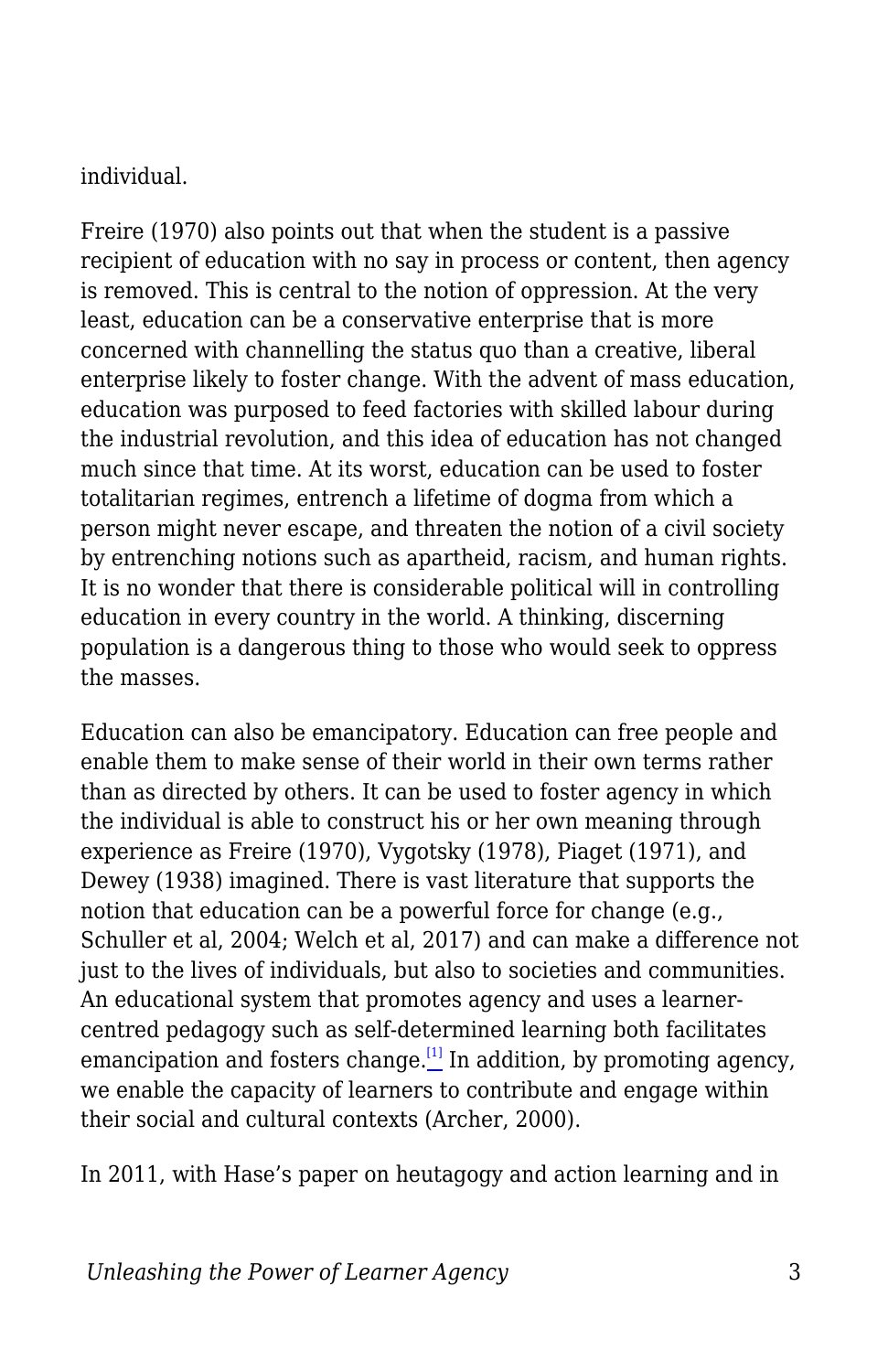2012, with Blaschke's paper on lifelong learning, we began to see a shift in thinking towards how heutagogy can impact social issues through a change in educational pedagogy.

Constructivism has been one of the major theories underpinning heutagogy (e.g., Hase & Kenyon, 2000, 2007) from the start; however, the notion of agency didn't appear in the literature on heutagogy until 2014 (Hase, 2014). Even then, its extension to learner agency has always been the principal focus (e.g. Blaschke &Hase, 2019; Hase, 2016), given our interest in the educational context and in shifting from traditional pedagogy to heutagogy. Recently, and ambitiously perhaps, discussions about heutagogy have included the notion of free will and learner wandering (Glassner &Back, 2020; Shpeizer & Glassner, 2020). It is likely that agency and heutagogy is more closely related to Kant's notion of autonomy, in which the individual is seen as a rational being, capable of accepting responsibility for her or his decisions, practical and moral (Sensen, 2013).

South Africa is a prime example of educational oppression. Despite the massive political changes that have occurred since apartheid, learners continue to struggle with the idea of learner agency, with the freedom to express one's agency provoking a whole new process of relearning after decades of control. However, there are indications that this may be slowly changing (Inefuku, 2017; Msila, 2014; Msila & Setlhako, 2012). Stewart saw the same phenomenon in the early 2000s when visiting the Czech Republic. Even though it had been many years since the country had left the Soviet Union, agency in general, and particularly in education, was not easily allowed or expressed.

Heutagogy allows learners to experience agency and as a result be freed from the stigma of oppression – if learners and educators are willing to embrace agency. This willingness to engage in agency places learners outside of their zone of proximal development (Vygotsky, 1978), requiring them to move away from oppression and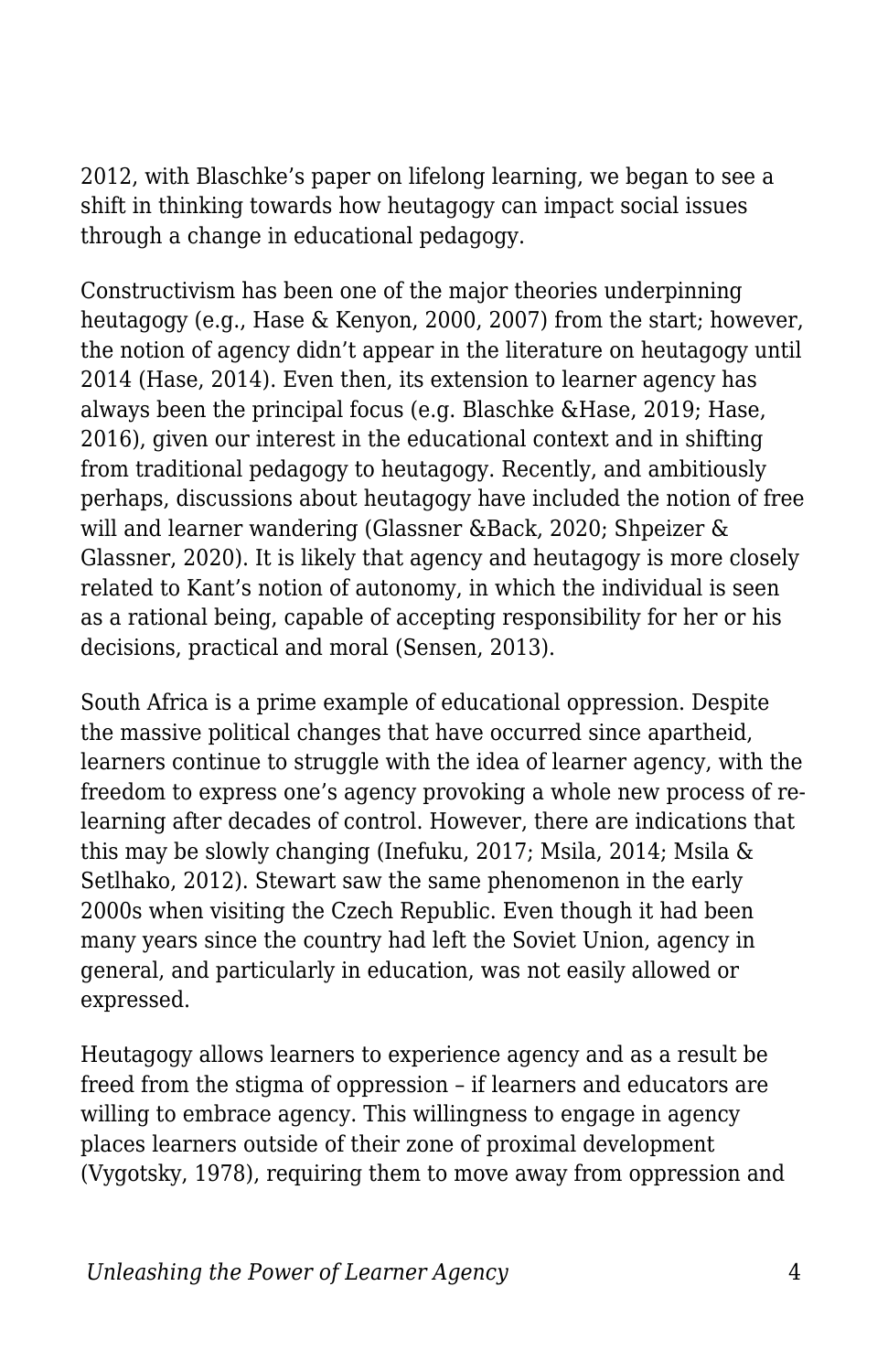toward individual responsibility and self-regulation of their learning. In writing about the learner experience of 'doing' heutagogy for the first time, Barbara Brandt (2013) shares how not having close direction or a formula for learning and instead having the freedom to chart her own learning course was extremely challenging. However, once she became more self-determined in her learning, Brandt found it even more challenging to return to teacher-centred learning.

Oppression doesn't have to be violent. It can be a subtle, quiet voice, appearing in the guise of a gently paternalistic friend, one who is there to guide us and to ensure we stay systematically on track and don't begin exploring the "wrong" ideas. We become passive, accepting, and unquestioning. From an educational perspective, the teacher "teaches", serving as a funnel that pours knowledge into the minds of learners. By enabling agency, however, we invoke the learner ability to accept responsibility, take control of and make choices in learning, and to see how those choices impact the world. Learner agency means making sense of the world for oneself by actively engaging with resources and experience and taking responsibility of learning. We'll now turn to the topic of agency and how heutagogy reveals itself as the pedagogy of agency through its principles and application.

### **Heutagogy as the pedagogy of agency**

According to Bandura (2009), human agency is, "the human capability to exert influence over one's functioning and the course of events by one's actions" (p. 8). Thus, human action is intentional, rather than the result of fate or other external influences. The importance of this definition is that it is not self-evident. That is, the population is divided as to whether individual agency exists or not. There are those who believe that people do not have agency and that external influence is always at play, or that humans are born into their social and economic position, for example, with natural leaders and natural followers.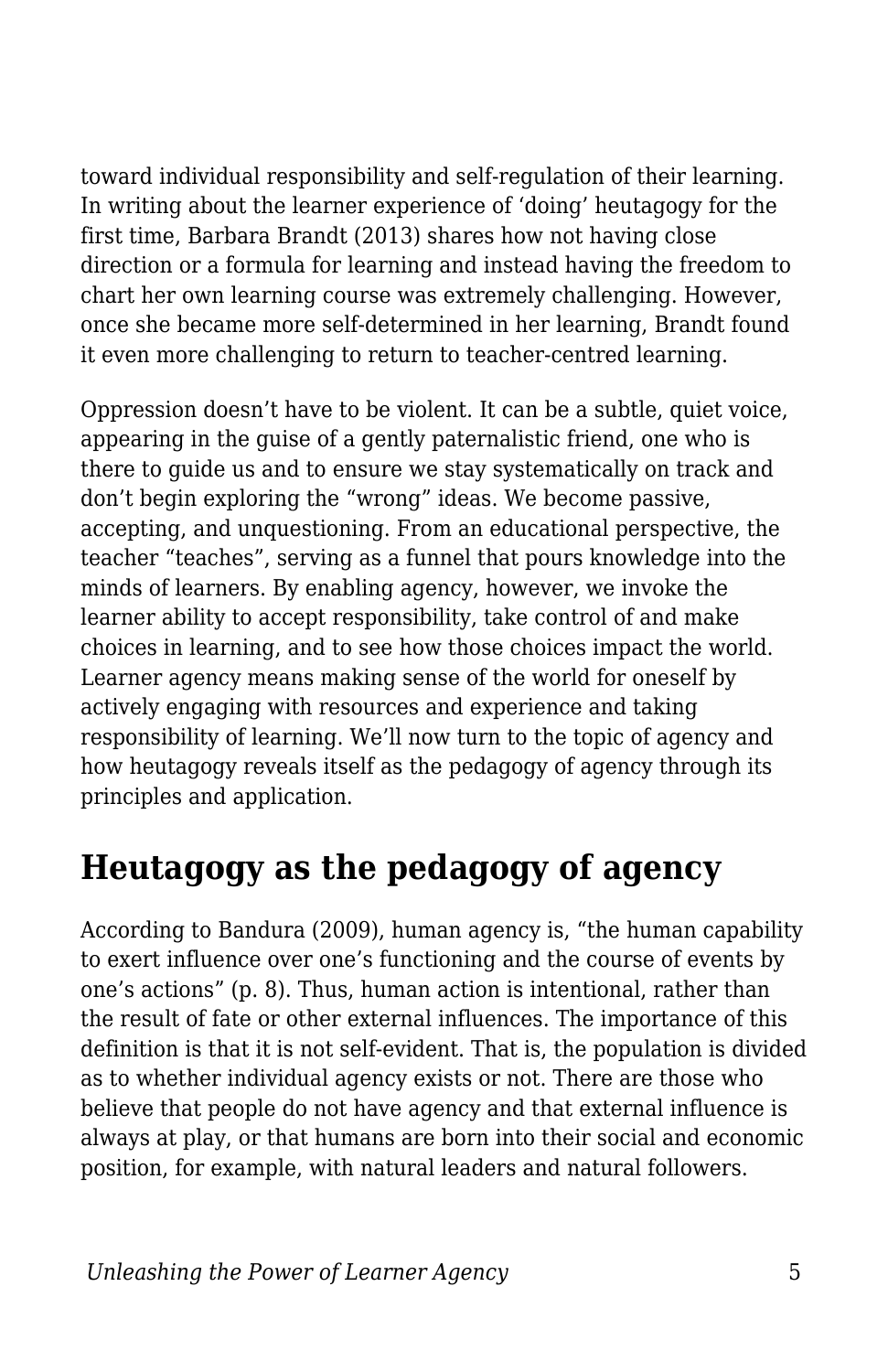From an educational point of view, there is a common-held belief that it is up to others (the educators) to make sense of the world for the learner and that knowledge is tightly held in the hands of the educator. *It is the pedagogy of the oppressed.* It is a belief that belongs to an era when information and knowledge was difficult to obtain, and codification was left in the hands of those who had access to that information and knowledge – initially religion and later the educational system. Freedom from this pedagogy of oppression thus requires a *pedagogy of agency*.

In their first paper on heutagogy, Hase and Kenyon (2000) address the philosophical debate that underpins the notion of agency and propose an approach that embraces learner agency:

Our educational systems have traditionally been based on Lockean assumptions which assume that the individual mind is a clean slate at birth, the world is a buzzing confusion, and that concepts and causal relations are inferred from associations of stimuli (Emery, 1974). In this paradigm learning has to be organised by others who make the appropriate associations and generalisations on behalf of the learner. Thus, random individual experiences are taken to be totally inadequate as sources of knowledge, the educational process needs disciplined students, and literacy is seen to precede knowledge acquisition. Success is based on attending to narrow stimuli presented by a teacher, an ability to remember that which is not understood, and repeated rehearsal (Emery, 1974, p.2). An alternate view is proposed by Heider and assumes that people can make sense of the world and generalise from their perceptions, can conceptualise, and can perceive invariance (Emery, 1974). Thus, people have the potential to learn continuously and in real time by interacting with their environment, they learn through their lifespan, can be led to ideas rather than be force fed the wisdom of others, and thereby they enhance their creativity, and re-learn how to learn.

If one takes the view that humans do not have agency, then it is going

*Unleashing the Power of Learner Agency* 6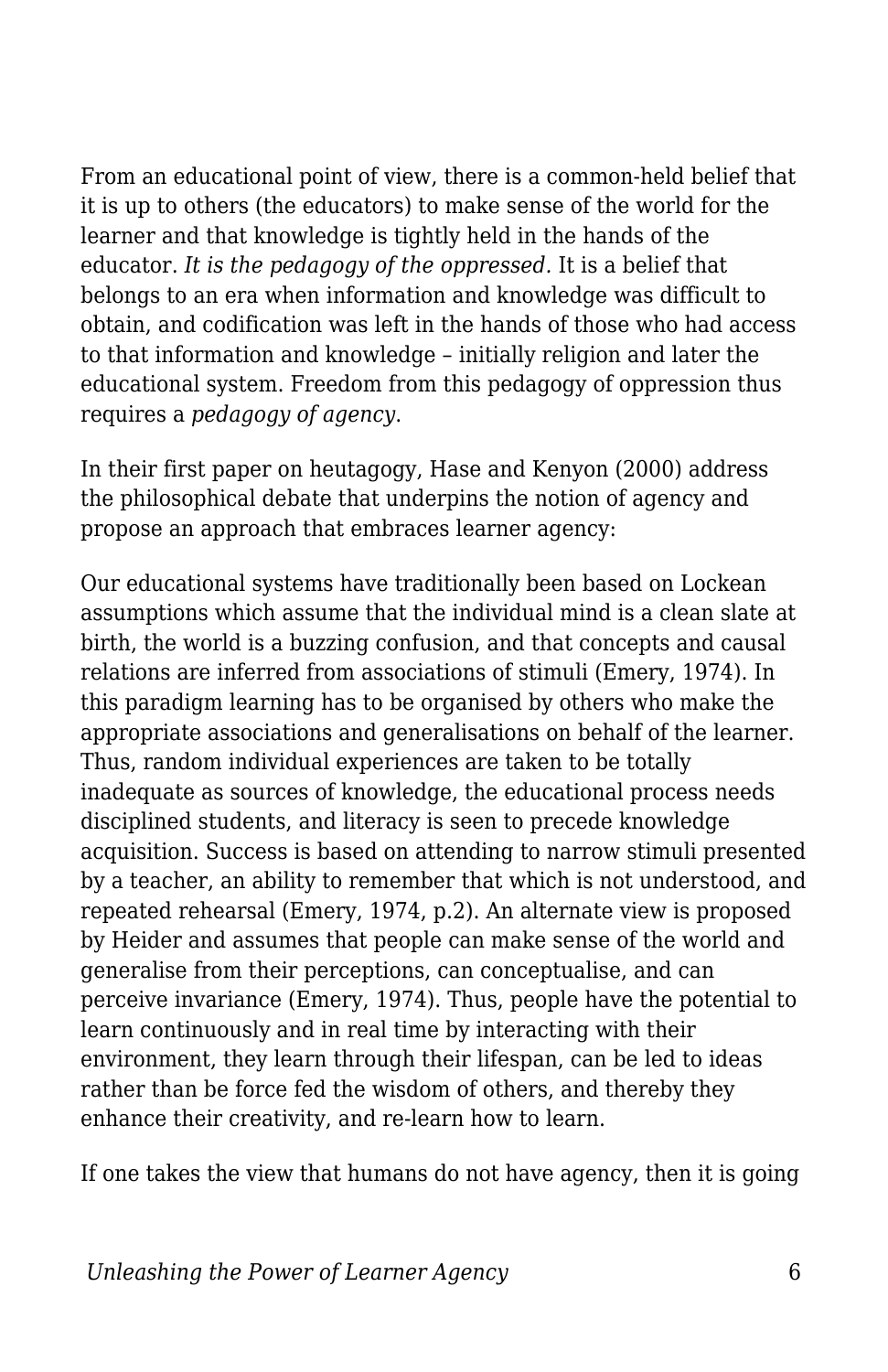to be difficult to adopt a learning pedagogy that is learner-centred. If humans do not have agency, it is the teacher and the educational system that will dominate the learning experience. In a pedagogy of agency, however, the learner is at the centre of the learning experience and is given full responsibility for his or her learning, deciding what will be learned and how, which is in its essence the definition of *heutagogy*.

Heutagogy is the study of self-determined learning and applies a holistic approach to developing learner capabilities with the learner serving as, "the major agent in their own learning, which occurs, as a result of personal experience" (Hase and Kenyon, 2007, p. 112). Heutagogy presupposes agency and, more specifically learner agency, which is the capacity of learners to take responsibility for and to direct and determine their own learning paths (Blaschke & Hase, 2019; Hase, 2014, 2016). According to heutagogy, the learner learns at a time determined by the learner, not by the teacher. Heutagogy "…suggests that learning is an extremely complex process that occurs within the learner, is unobserved and is not tied in some magical way to the curriculum. Learning is associated with making new linkages in the brain involving ideas, emotions, and experience that leads to new understanding about self or the world. Thus, learning occurs in random and chaotic ways and is a response to personal need and, often, occurs to resolve some ambiguity." (Hase, 2011, p. 2).

The principles of heutagogy were built upon theories that advocate learner agency through learner-centred learning. These theories include capability (Stephenson, 1996; Stephenson & Weil, 1992), selfefficacy (Bandura, 1977, 2001), systems thinking (Emery &Trist, 1965), double loop and organisational learning (Argyris & Schön, 1996), andragogy (Knowles, 1975), learner managed learning (Graves, 1993; Long, 1990), action learning (Kemmis & McTaggart, 1998), and work-based learning (Gattegno, 1996; Hase, 1998). By giving the learner choice in determining his or her learning path, heutagogy supports the development of the learner's self-efficacy and capability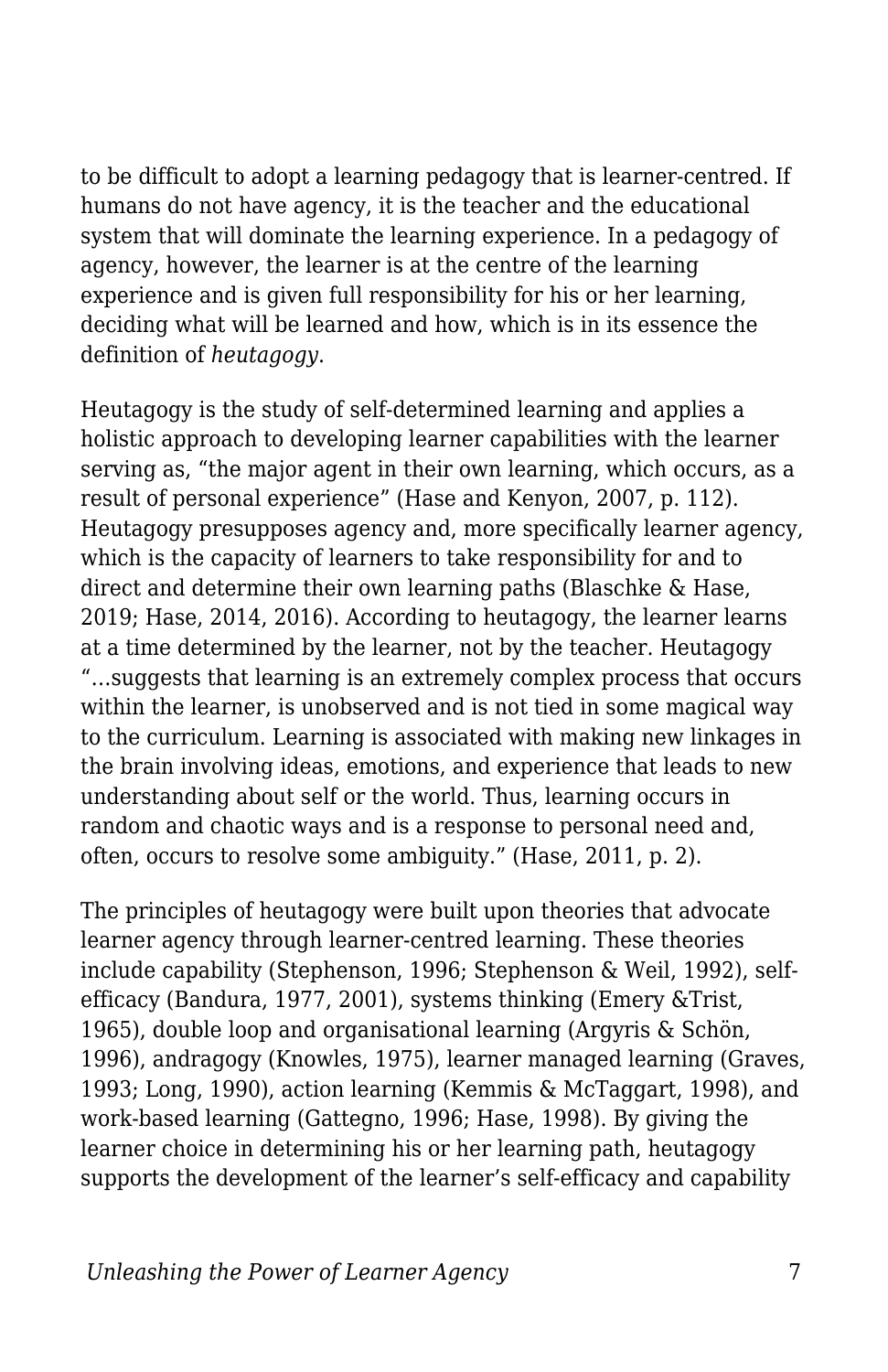through exploration and problem-solving, as well as promotes their ability to think and reflect critically and to learn autonomously.

Non-linear learning, another central principle to heutagogy, further enables agency in the learning process. Hase and Kenyon (2000) noted that the time was right to shift from a teacher-centred approach to a learner centred approach because of the liberation of information through the Internet. This was a little generous because there were many educators, the originators of heutagogy who, were embracing the ideas of Rogers and phenomenology (1961) and constructivism (Vygotsky, 1978) long before the Internet and that were concerned with what became known as learner-managed learning (Graves, 1993; Long, 1990). Connectivism (Siemens, 2004) and rhizomatic learning (Cormier, 2008) are more recent developments that share some of the assumptions of the heutagogic approach (see Chapter 3). Anderson (2010) describes these as net-aware pedagogies that take advantage of the affordances of online environments. As we shall see in Chapter 2, mobile and other communications technology have been eagerly embraced as a means to enabling agency among learners in terms of accessing information and in the learning process.

All new theories are built on the shoulders of giants and heutagogy is no exception. Thus, heutagogy has drawn from a number of theories of learning, all of which embrace the idea of human agency, in some form or other. We hope we have done the originators of these theories justice in attempting to bring them together in developing a pedagogy of agency.

## **Conclusion**

If we are to avert the dangers of a pedagogy of oppression for learners and for society in general, it is of critical importance that we support and promote learner agency within our 'classrooms', no matter their form. In this chapter, we have proposed heutagogy as a pedagogy of agency, one which promotes independent thinking and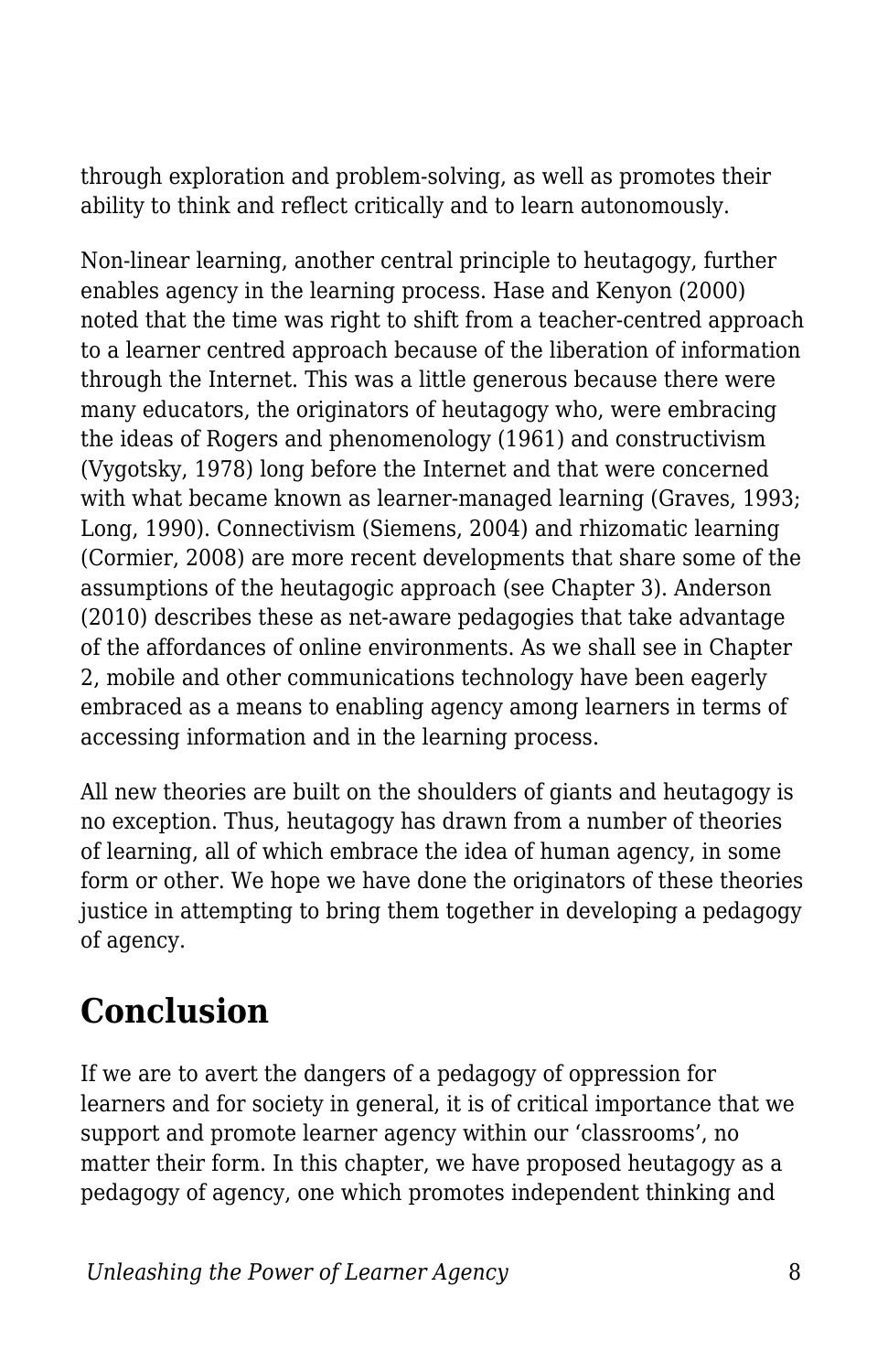learning and emancipates our learners from passive consumption – and acceptance – of information and ideologies. As a pedagogy of agency, heutagogy not only gives learners an opportunity to regain their voices within education, but also enables them to become innovative, creative, and autonomous thinkers and change makers in society as a whole. Examples in this book demonstrate the opportunities for realising agency in a variety of educational contexts.

We conclude with a paragraph from Blaschke and Hase (2015) – a call for action and change by adopting self-determined learning within our current educational systems:

Change is no longer an exception in the current world we inhabit. It is the normal state and is discontinuous. The ability to learn, for both individuals and institutions, is critical to survival. While it has always been so, adaptation in the past could comfortably take place over a long period of time. Now, that is no longer possible. And we have the tools to be able to learn quickly and effectively: whenever and wherever we are. What needs to happen now is a concomitant shift in our thinking about educational and training systems that keeps pace with both the need to learn effectively and the technology that enables it. This change in our cognitive schema about how we learn needs to become based on the readily available science that tells us clearly about how people learn best rather than outdated models that were built for the industrial revolution. Learners, learning practitioners, policy makers and politicians, and managers of organizations need to be prepared to use this science and to adjust their thinking about learning in the twenty-first century. Heutagogy, or self-determined learning, provides them with a framework to think about learning in a revolutionary way (p 75).

### **References**

Anderson, T. (2010). Theories for learning with emerging technologies. In G. Veletsianos (Ed.), *Emerging technologies in*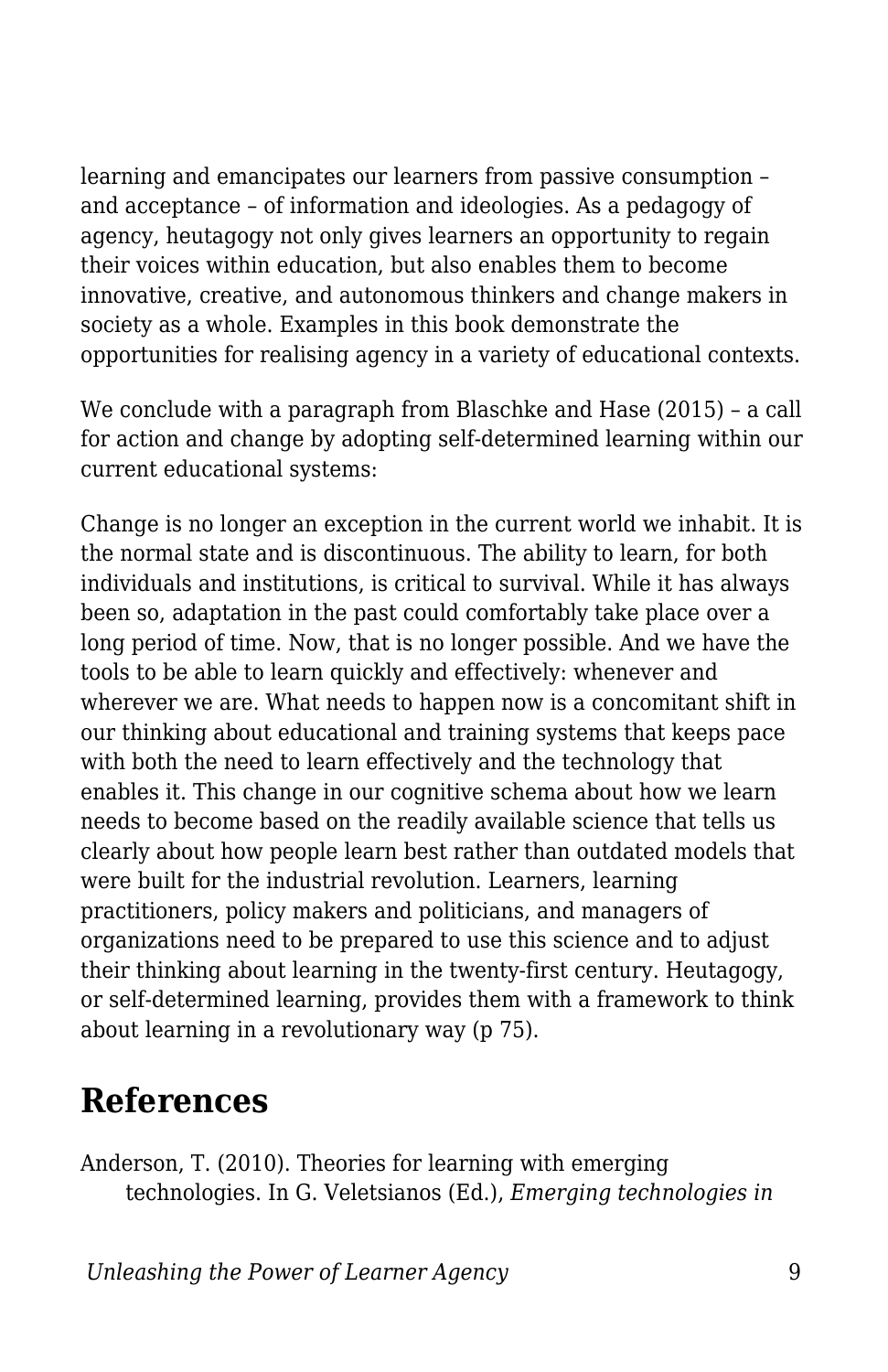*distance education* (23-39). Edmonton, Canada: Athabasca University Press. doi: 10.15215/aupress/9781771991490.01. Retrieved from [https://edtechbooks.org/-MCdt.](http://www.aupress.ca/index.php/books/120177)

- Archer, M.S. (2000). *Being human: The problem of agency*. Cambridge: Cambridge University Press.
- Argyris, C., & Schön, D. (1996). *Organizational learning II: Theory, method, and practice*. USA: Addison-Wesley Publishing Company, Inc.
- Bandura, A. (1977). Self-efficacy: Toward a unifying theory of behavioural change. *Psychological Review, 84*(2), 191-215.
- Bandura, A. (2001). Social cognitive theory: An agentic perspective. *Annual Review of Psychology, 52,* 1-26.
- Bandura, A. (2009). 'Agency', in *Encyclopedia of the Life Course and Human Development*, Macmillan Reference, 8.
- Blaschke, L.M. (2012). Heutagogy and lifelong learning: A review of heutagogical practice and self-determined learning. *The International Review of Research in Open and Distributed Learning, 13*(1), 56-71. [https://edtechbooks.org/-pkq.](http://www.irrodl.org/index.php/irrodl/article/view/1076/2087)
- Blaschke, L.M., & Hase, S. (2015). Heutagogy, technology, and lifelong learning for professional and part-time learners. In A. Dailey-Hebert & K.S. Dennis (eds.), *Transformative perspectives and processes in higher education*. Heidelberg, Germany: Springer Verlag.
- Blaschke, L. M., & Hase, S. (2019). Heutagogy and digital media networks: Setting students on the path to lifelong learning. *Pacific Journal of Technology Enhanced Learning, 1*(1), 1-14. [https://edtechbooks.org/-aLIv](https://doi.org/https:/doi.org/10.24135/pjtel.v1i1.1)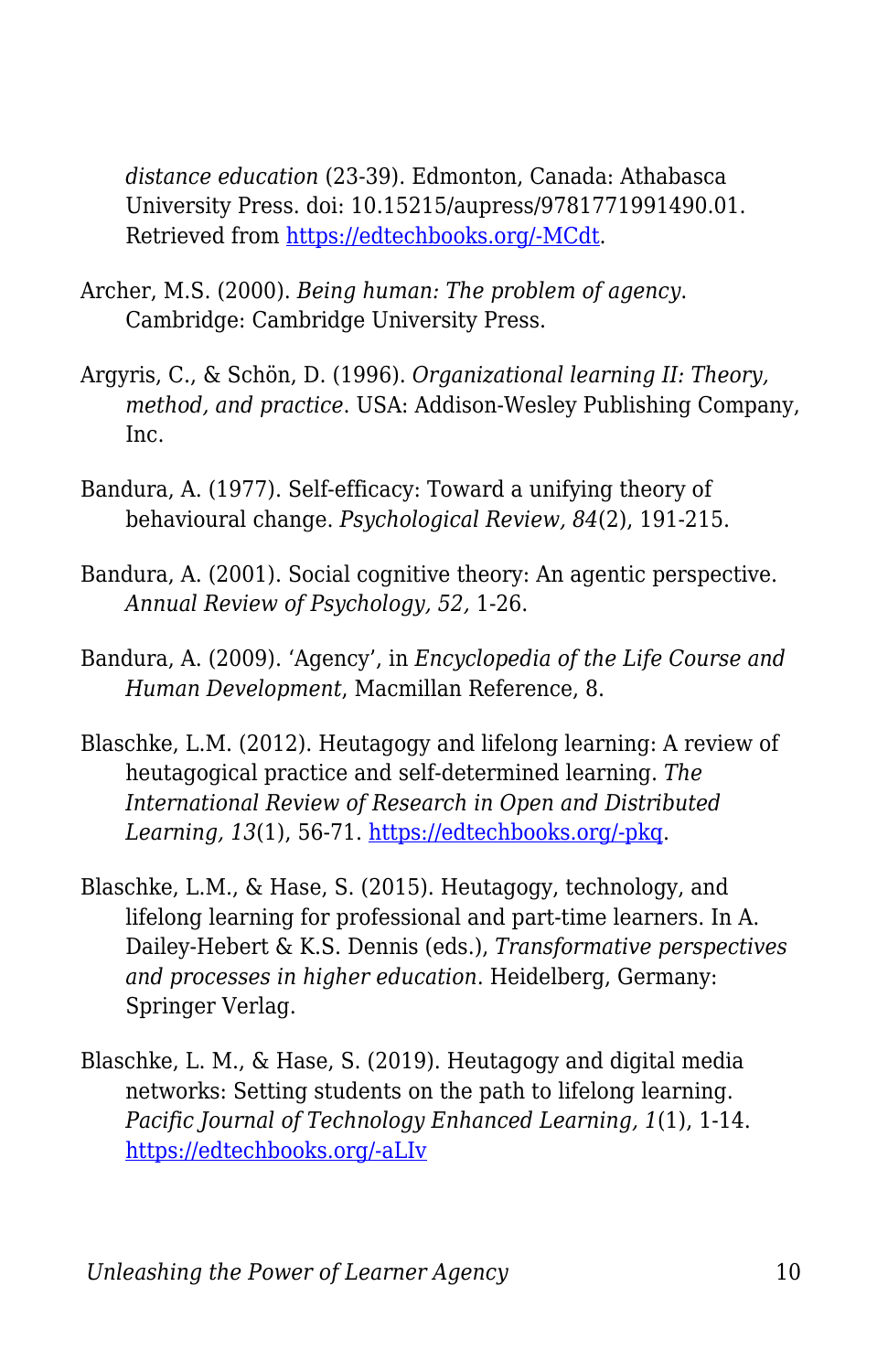- Blaschke, L.M., Kenyon, C., & Hase, S. (Eds.). (2014). *Experiences in self-determined learning*. United States: Amahon.com. [https://edtechbooks.org/-Kzdo](https://uol.de/coer/announcements/free-oer-now-available-experiences-in-self-determined-learning/)
- Brandt, B.A. (2013). The learner's perspective. In S. Hase, & C. Kenyon (Eds.), *Self-determined learning: Heutagogy in action* (pp. 99-116). Bloomsbury Academic.
- Cormier, D. (2008). Rhizomatic education: Community as curriculum. *Innovate, 4*(5). https://nsuworks.nova.edu/innovate/vol4/iss5/2.
- Crosslin, M. (2018). Exploring self-regulated learning choices in a customizable learning pathway MOOC. *Australasian Journal of Educational Technology, 34*(1), 131-144.

Dewey, J. (1938). *Experience and education*. Collier Books.

Dietz, A.S., & Eichler, M.A. (2013). Heutagogy and adults as problem solvers: Rethinking the interdisciplinary graduate degree. *Adult Education Research Conference*. Paper 15. http://newprairiepress.org/cgi/viewcontent.cgi?article=2999&con text=aerc.

- Eberle, J., & Childress, M. (2009). Using heutagogy to address the needs of online learners. In P. Rogers, G.A. Berg, J.V. Boettecher, & L. Justice (Eds.), *Encyclopedia of distance learning* (2nd ed.), Idea Group, Inc.
- Emery, F., & Trist, E. (1965). The causal texture of organisations. *Human Relations*, *18*, 21-32.
- Frey, S. (2016, November 15). Putting students in charge of their learning transforms a small rural district. *EdSource: Highlighting Strategies for Student Success*. https://edsource.org/2016/putting-students-in-charge-of-their-lear ning-transforms-a- small-rural-district/565269.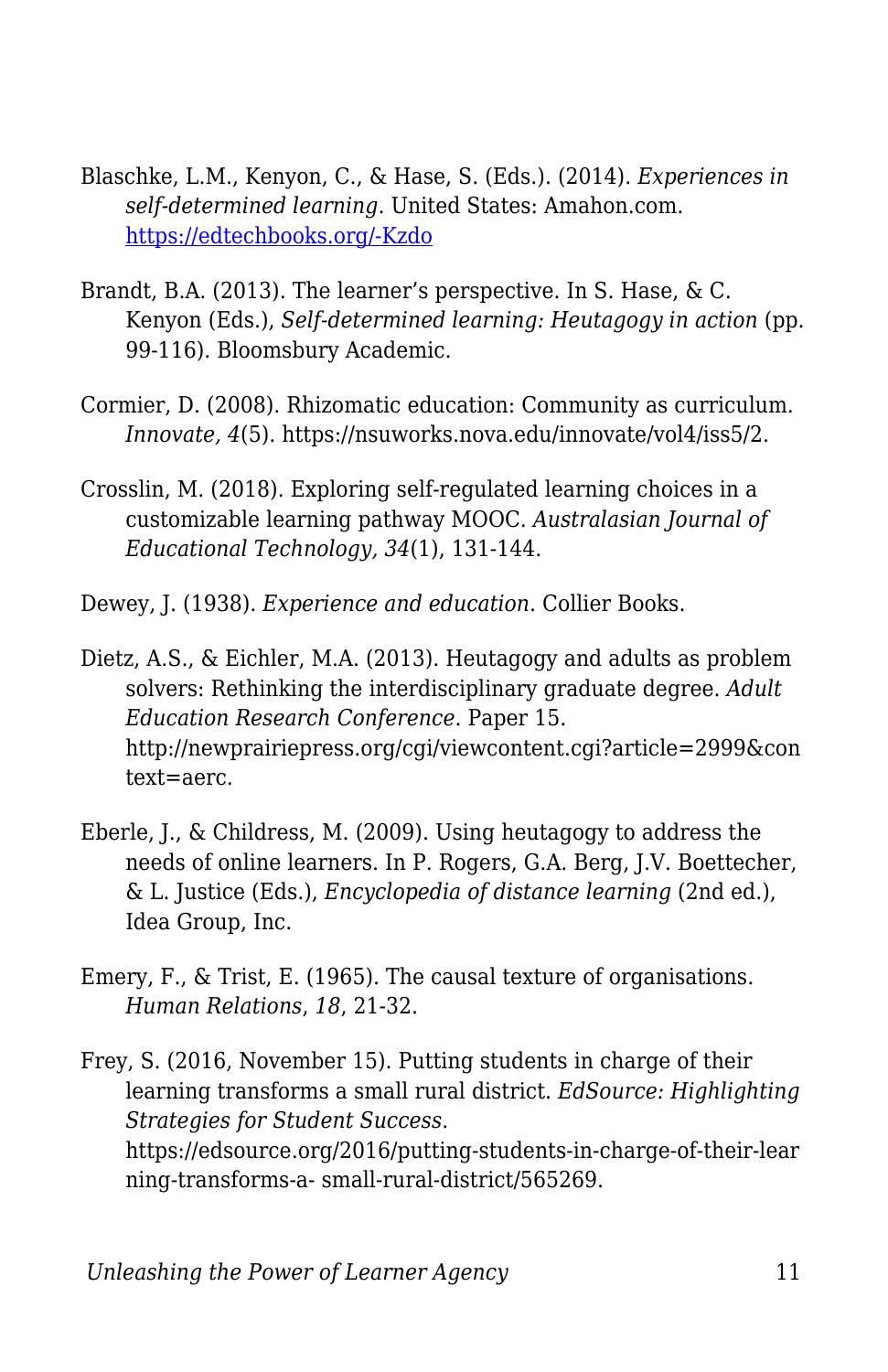Freire, P. (1970). *Pedagogy of the oppressed*. Penguin Books.

- Gattegno, G. (1996). A guide to facilitating work-based learning. Australian National Training Authority.
- Glassner, A., & Back, S. (2020). *Exploring heutagogy in higher education: Academia meets the Zeitgeist*. Springer Nature.
- Graves, N. (Ed.). (1993). *Learner managed learning: Practice, theory and policy*. WEF and HEC.
- Hase, S. (1998). Work-based learning for learning organisations. In J. Stephenson, & M. Yorke, (Eds.), *Capability and quality in higher education*. Kogan Page.
- Hase, S. (2009). Heutagogy and e-learning in the workplace: Some challenges and opportunities. *Impact: Journal of Applied Research in Workplace E-learning, 1*(1), 43-52.
- Hase, S. (2011). Learner defined curriculum: Heutagogy and action learning in vocational training, *Southern Institute of Technology Journal of Applied Research*, Special Edition on Action Research. <http://sitjar.sit.ac.nz>.

Hase, S. (2014). Skills for the learner and learning leader in the 21st century. In L.M. Blaschke, C. Kenyon, & S. Hase (Eds.), *Experiences in self-determined learning (pp. 99-110).* USA: Amazon. https://uol.de/coer/announcements/free-oer-now-available-experie nces-in-self-determined-learning

Hase, S. (2016). Self-determined learning (heutagogy): Where have we come since 2000? *Southern Institute of Technology Journal of Applied Research, Special Edition*. https://www.sit.ac.nz/Portals/0/upload/documents/sitjar/Heutagog y%20-%20One.pdf.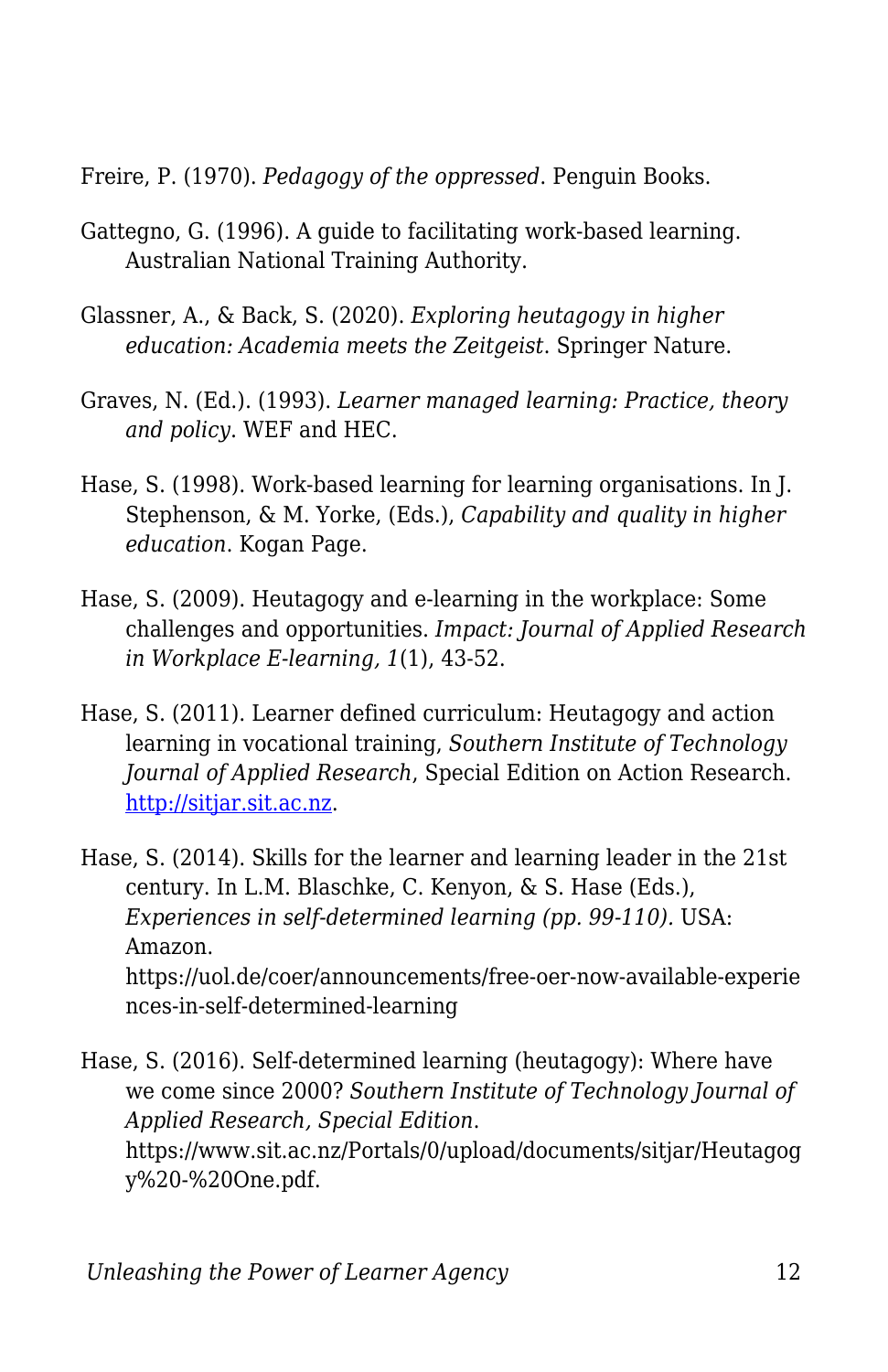- Hase, S., & Kenyon, C. (2000). From andragogy to heutagogy. *UltiBase Articles*. https://epubs.scu.edu.au/gcm\_pubs/99/.
- Hase, S., & Kenyon, C. (2007). Heutagogy: A child of complexity theory. *Complicity: An International Journal of Complexity and Education, 4*(1), 111-119. [https://edtechbooks.org/-LYY](https://journals.library.ualberta.ca/complicity/index.php/complicity/article/view/8766/7086).
- Inefuku, H.W. (2017). Globalization, open access, and the democratization of knowledge. *EDUCAUSE Review, 52*(4). [https://edtechbooks.org/-raNd.](https://er.educause.edu/articles/2017/7/globalization-open-access-and-the-democratization-of-knowledge)
- Kemmis, S., & McTaggart, R. (1988). *The action research planner*. Deakin University Press.
- Kenyon, C. & Hase, S. (2001). Moving from andragogy to heutagogy in vocational education. *Proceedings of the Australian Vocational Education and Training Research Association (AVETRA) Conference*, March 28-30, 2001, Adelaide, Australia. https://files.eric.ed.gov/fulltext/ED456279.pdf.
- Kenyon, C., & Hase, S. (2010). Andragogy and heutagogy in postgraduate work. In T. Kerry (Ed.), *Meeting the challenges of change in postgraduate education* Continuum Press, pp 165-178).
- Kerry, T. (2013). Applying the principles of heutagogy to a postgraduate distance-learning program. In S. Hase & C. Kenyon. (Eds.). *Self-determined learning: Heutagogy in action* (69-84). Bloomsbury Academic.
- Kizel, A. (2016). Philosophy with children as an educational platform for self-determined learning. *Cogent Education, 3*(1). doi: [10.1080/2331186X.2016.1244026](https://doi.org/10.1080/2331186X.2016.1244026).
- Knowles, M. (1975). *Self-directed learning: A guide for learners and teachers*. Cambridge Adult Education.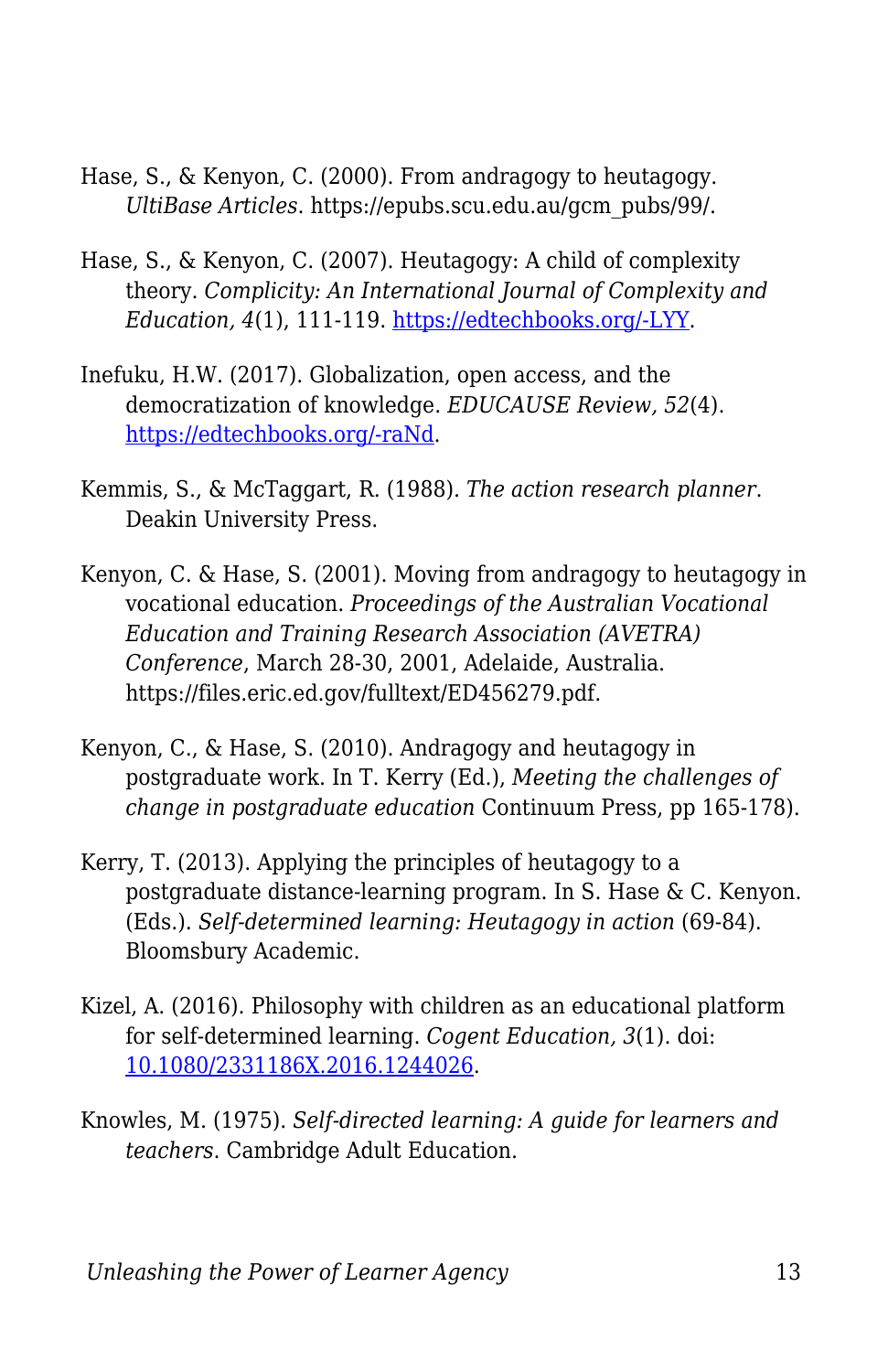- Long, D. (1990). *Learner managed learning: The key to lifelong learning and development*. Kogan Page.
- Mandela, N. (1997). Address by President Nelson Mandela at the Education Africa Presidential and Premier Education Awards.
- Msila, V. (2014). Heutagogy, Africanisation and learning: Experiences from an open and distance learning (ODL) program at the University of South Africa. *Mediterranean Journal of Social Sciences, 5(*14), 214-220. http://www.mcser.org/journal/index.php/mjss/article/view/3147/31 03.
- Msila, V., & Setlhako, A. (2012). Teaching (still) matters: Experiences on developing a heutagogical online module at UNISA. *Journal of Educational and Social Research, 2*(2), 65-71. http://www.sciencedirect.com/science/article/pii/S187704281205 3785.
- Piaget, J. (1971). *Psychology and epistemology: Towards a theory of knowledge.* Grossman.
- Rogers, C.R. (1961). *On becoming a person: A therapist's view of psychotherapy*. Boston, MA, & New York, Houghton Mifflin Company.
- Sensen, O. (2013). *Kant on moral autonomy*. Cambridge University Press.
- Schuller, T., Hammond, C., Bassett-Grundy, A. & Preston, J. (2004). *The benefits of learning: The impact of education on health, family life and social capital*. Routledge Falmer.
- Shpeizer, R. & Glassner, A. (2020). Free will and heutagogy. *Dialogic Pedagogy: An International Online Journa*l, 8, http://dpj.pitt.edu DOI: 10.5195/dpj.2020.347.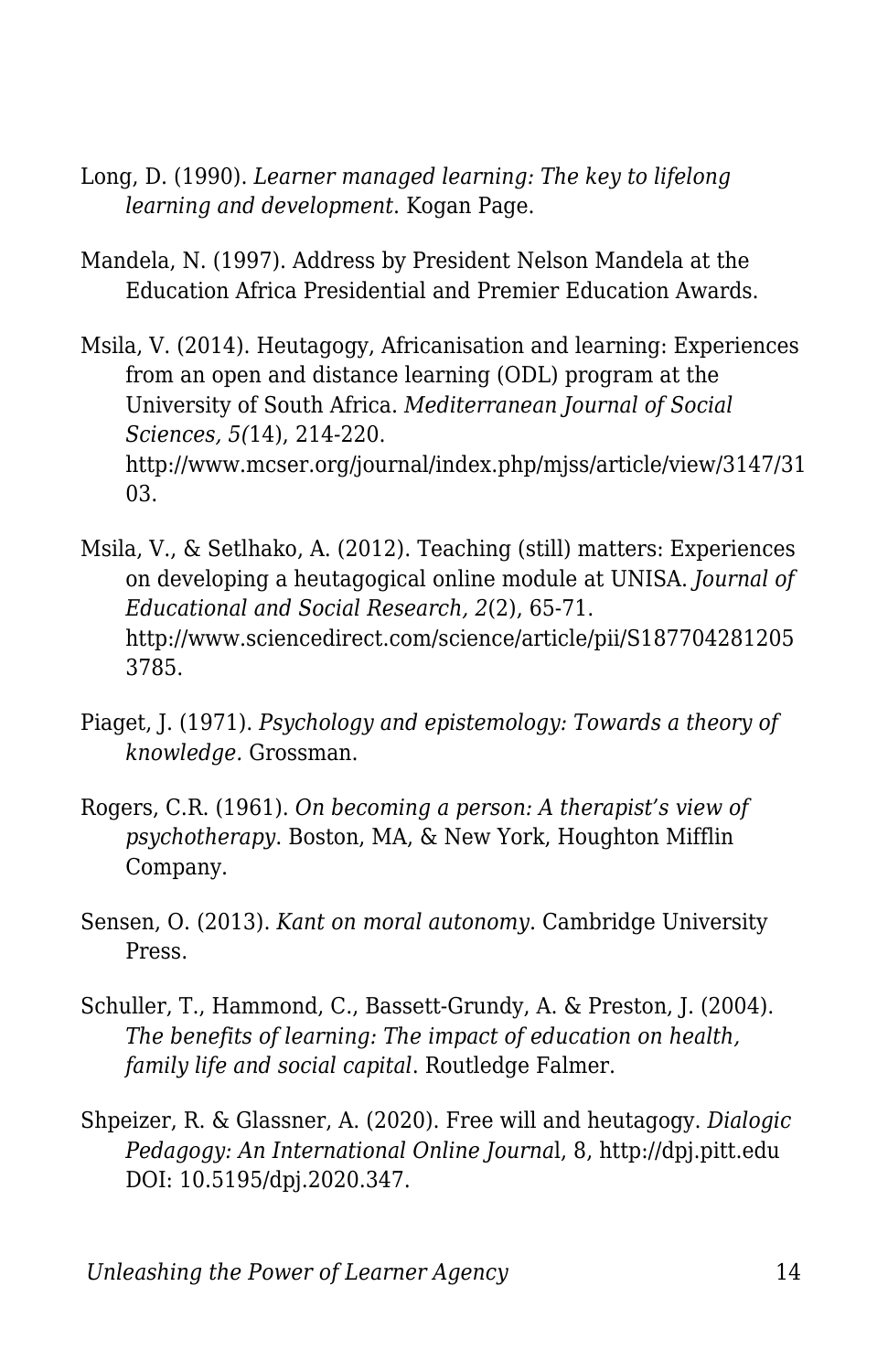- Siemens, G. (2004). Connectivism: A learning theory for the digital age. (Web log message). *Elearnspace*. Retrieved from http://www.elearnspace.org/Articles/connectivism.htm.
- Stephenson, J. (1996). Beyond competence to capability and the learning society. *Capability, 2*(1), 60-62.
- Stephenson, J., & Weil, S. (1992). *Quality in learning: A capability approach in higher education*. Kogan Page.
- Vygotsky, L. S. (1978). *[Mind in society: The development of higher](http://ouleft.org/wp-content/uploads/Vygotsky-Mind-in-Society.pdf) [psychological processes.](http://ouleft.org/wp-content/uploads/Vygotsky-Mind-in-Society.pdf)* Harvard University Press.
- Welch, A., Connell, R., Mockler,N., Sriprakash, A, Proctor, H., Hayes, D., Foley, D., Vickers, M, Bagnall, N., Burns, K., Low, R., & Groundwater-Smith, S., (2017). *Education, change and society.* Oxford University Press.
- Wiegand, F., & Kubisch, A., & Heyne, T. (2013). Out-of-school learning in the botanical garden: Guided or self-determined learning at workstations? *Studies in Educational Evaluation, 39,* 161-168. doi: [https://edtechbooks.org/-QmKR.](http://dx.doi.org/10.1016/j.stueduc.2013.06.001)

<span id="page-14-0"></span>[\[1\]](#page-2-0) The political dimension of this concept will not be discussed but will be left as the elephant in the room, that is, the difference in the viewing of agency between those who populate the right side of politics compared to those on the left. There is no doubt that our position here as advocates of agency, and opposed to oppression, may be seen as coming from the left.